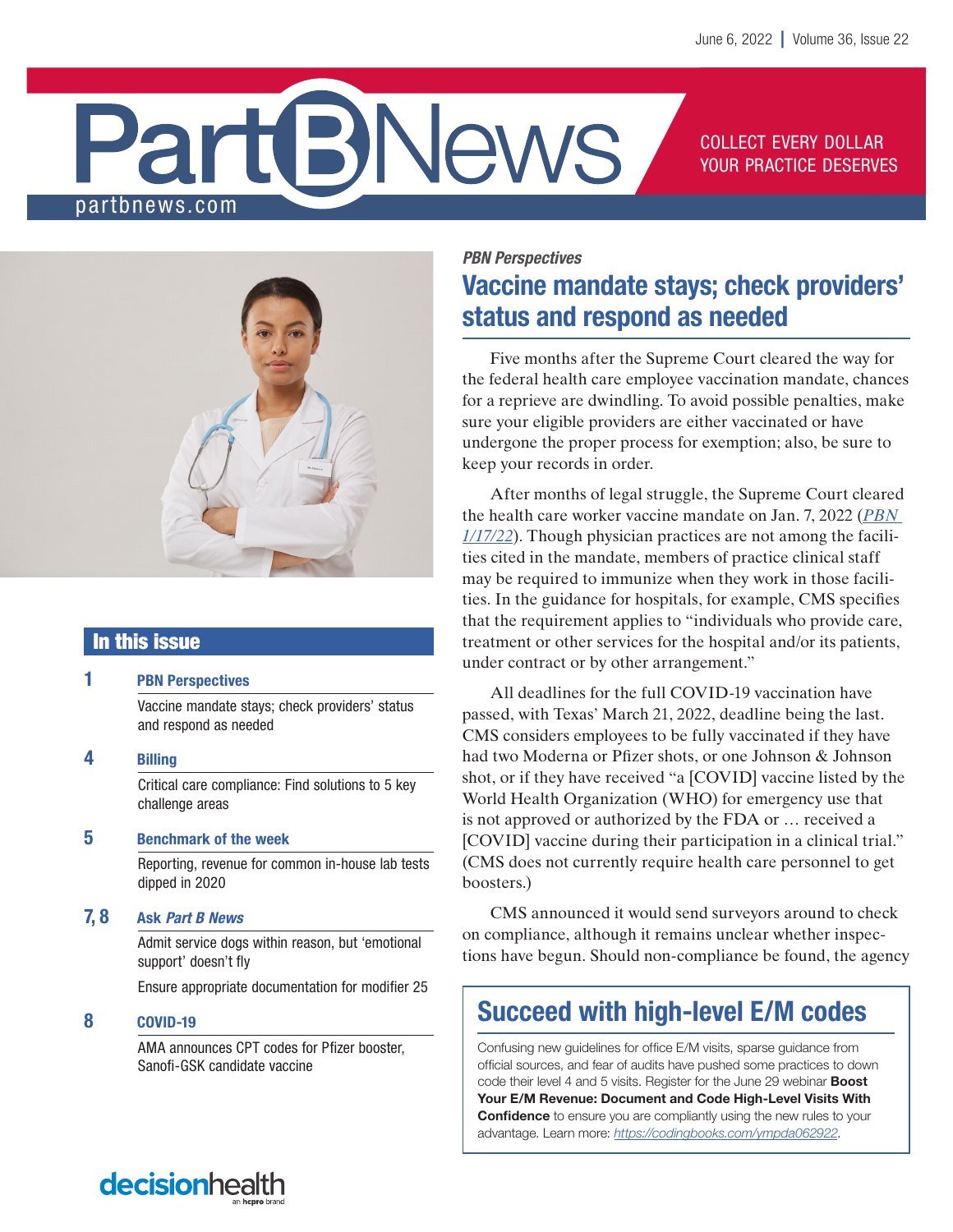reserves the right to terminate some institutions from Medicare; however, CMS adds that its "primary goal is to bring health care facilities into compliance."

# Chances of reversal low

Some stakeholders still hold out hope that the mandate will be reversed. The Attorneys General of 10 states have a petition before the Supreme Court asking for reversal on several grounds, including that CMS did not properly create its rule implementing the mandate and that the health care worker shortage in many places, especially in rural areas, has been exacerbated by the mandate, making it counterproductive.

Experts find these arguments unlikely to succeed, pointing out that some states have their own health care worker vaccination mandates that are even more stringent than CMS' but still have passed legal muster. Peter J. Glennon, founder of the Glennon Law Firm in Rochester, N.Y., points out that the New York state vaccine mandate, which does not even allow for religious exemptions, has survived a legal challenge via *Dr. A, et al., applicants v. Hochul* in the Supreme Court.

Also, vaccines among health care workers are on the rise, softening the impact of a mandate. A survey by the Kaiser Family Foundation, for example, finds that between the announcement of the CMS mandate in August 2021 and March 27, 2022, nursing facility staff vaccination rates increased nationally from 63% to 88%.

### Keep tabs before CMS does

Aaron W. Tandy, partner and head of the employment law section at Pathman Schermer Tandy LLP in Miami, says that while the employees who resist inoculation have been the focus of mandate coverage, it's facilities that are covered by it — and they will be held responsible for adherence.

Recordkeeping is imperative, especially with the threat of CMS surveys. Mark F. Kluger, labor and employment lawyer and co-founding partner at Kluger Healey in Fairfield, N.J., says that may be easy in larger facilities that "are really used to vaccine recordkeeping from flu and MMR vaccine requirements" mandated by either state law or their own institutional standards; they can just add another field to those documents.

But Glennon warns that recordkeeping responsibilities must be clearly assigned — for example, "who's responsible to create the record, who's responsible to

create the system, who's responsible to manage the system [and] who's responsible actually to gather the data." If assignments are unclear, the requirements might be mishandled.

Lisa Gingeleskie, Esq., a partner with Lindabury, McCormick, Estabrook & Cooper, P.C. in Westfield, N.J., suggests you start by naming specific proofs of compliance you will require, such as "record of immunization from a health care provider or pharmacy, a copy of the COVID-19 Vaccination Record Card [or] a copy of medical records documenting the vaccination," and maintain copies of those.

# **decisionhealth SUBSCRIBER INFORMATION**

Have questions on a story? Call or email us.

Richard Scott, 267-758-2404

*redroso@decisionhealth.com* Julia Kyles, CPC, x6015

*[jkyles@decisionhealth.com](mailto:jkyles@decisionhealth.com)*

*Content Manager rscott@decisionhealth.com* Roy Edroso, x6031 *Editor*

*Editor*

#### **PART B NEWS TEAM**

Maria Tsigas, x6023 *Product Director*

*mtsigas@decisionhealth.com*

Marci Geipe, x6022 *Senior Manager, Product and Content mgeipe@simplifycompliance.com*

#### Medical Practice & Hospital community!

*[www.facebook.com/DecisionHealthPAC](https://www.facebook.com/DecisionHealthMP)*

*[www.t](http://twitter.com/DH_MedPractice )witter.com/DH\_MedPractice* 

*[www.linkedin.com/groups/12003710](https://www.linkedin.com/groups/4048762/)*

#### **SURSCRIPTIONS**

Direct questions about newsletter delivery and account status, toll free, to 1-855-CALL-DH1 or email: customer@decisionhealth.com

#### DECISIONHEALTH PLEDGE OF INDEPENDENCE:

*Part B News* works for only you, the provider. We are not affiliated with any special interest groups, nor owned by any entity with a conflicting stake in the health care industry. For nearly three decades, we've been independently watching out for the financial health of health care providers and we'll be there for you and your peers for decades to come.

#### CONNECT WITH US

Visit us online at: www.partbnews.com.

#### **CEUS**

*Part B News* offers prior approval of the American Academy of Professional Coders (AAPC) for 0.5 CEUs for every other issue. Granting of this approval in no way constitutes endorsement by the Academy of the program, content or the program sponsor. You can earn your CEUs by passing a five-question quiz delivered through the *Part B News* CEU website [\(https://ceus.coursewebs.com](https://ceus.coursewebs.com)).

#### ADVERTISING

To inquire about advertising in *Part B News,* call 1-855-CALL-DH1.

#### COPYRIGHT WARNING

Copyright violations will be prosecuted. *Part B News shares* 10% of the net proceeds of settlements or jury awards with individuals who provide essential evidence of illegal photocopying or electronic redistribution. To report violations contact: Brad Forrister at 1-800-727-5257 x8041 or email *bforrister@blr.com.* 

#### REPRINTS

To request permission to make photocopy reprints of Part B News articles, call 1-855-CALL-DH1 or email customer service at customer@decisionhealth.com. Also ask about our copyright waiver, multiple copy and site license programs by calling the same number.

Part B News® is a registered trademark of DecisionHealth. Part B News is published 48 times/year by DecisionHealth, 100 Winners Circle, Suite 300, Brentwood, TN 37027. ISSN 0893-8121. *pbncustomer@decisionhealth.com* Price: \$677/year.



Copyright © 2022 DecisionHealth, all rights reserved. Electronic or print redistribution without prior written permission of DecisionHealth is strictly prohibited by federal copyright law.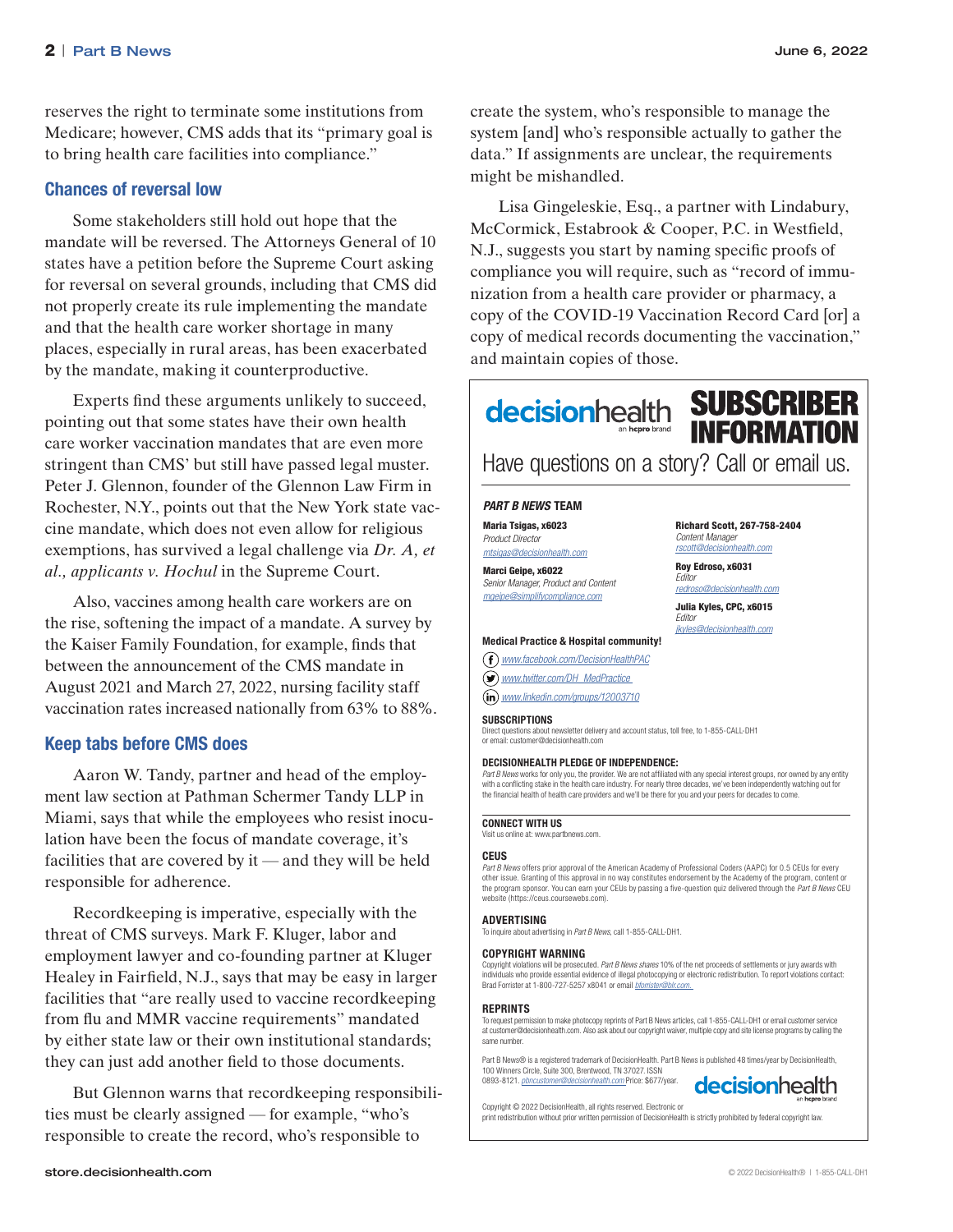## Proper process for non-vaccinators

Requests for exemption and accommodation must be submitted in writing "with sufficient details so that a decision can be issued," says Domenique Camacho Moran, a partner in the labor and employment practice of Farrell Fritz in New York City. "To minimize the risk of inconsistent decisions, practices may want to centralize the evaluation of exemption requests by designating a single individual or small team to consider the request and decide whether an exemption is warranted."

Moran advises creating a process for employees to request an exemption or temporary delay on religious or medical grounds based on applicable federal non-discrimination and civil rights laws and other protections, such as Title VII and the Americans with Disabilities Act (ADA).

"It's incumbent on the employees themselves to ask for that exemption," says Jacqueline Voronov, a labor and employment lawyer with Hall Booth Smith, P.C. in Saddle Brook, N.J. "The employer doesn't need to go chasing employees to confirm whether they want to seek an exemption. If an employee hasn't made a request for an exemption, the employer is within its rights legally to terminate their employment based on the employee's failure to abide by the mandate."

Nonetheless, you should notify your employees of the option and make sure your process is airtight, Voronov says. "The number one thing that usually comes back to bite employers is when they don't have written policies in place and they make things up as they go along," she says. "If rules are applied arbitrarily, an employee might say, you're only making me do this, you're not making somebody else in another protected class do it, so you're targeting me because of my protected characteristic. And that's when discrimination claims arise."

Voronov says the accommodation process under the mandate is similar to a typical ADA process (*[PBN](https://pbn.decisionhealth.com/Articles/Detail.aspx?id=531626)  [6/8/20](https://pbn.decisionhealth.com/Articles/Detail.aspx?id=531626)*). When an employee requests a religious accommodation, for example, the employer "has to assess whether the employee's asserted belief is a sincerely held religious belief or simply a personal choice; the latter would disqualify the employee from an exemption."

You would engage in an "interactive process" with the employee, which should be familiar to human resources professionals who have dealt with requested accommodations before. Finally, Voronov says, the

employer must determine whether there is an accommodation that can be made without imposing an undue hardship on the facility.

If an employer has reason to doubt the belief, observance or practice is genuine, they can seek additional supporting information, but "they can't simply presume somebody is not a practitioner simply because they don't believe them," Tandy says.

If the accommodation is sought on medical grounds, "employers can ask for medical records and other information to identify the precise limitations resulting from the disability and the potential reasonable accommodation that could overcome the limitations," Tandy adds. If this passes, the employee still has to clear the undue-hardship barrier. Note: Employers are also not required to alter the essential functions of the job to provide an accommodation under ADA, Tandy says.

## Can they sue?

This doesn't mean an employee dismissed for failure to comply won't come after you. A lawyer in Minnesota, for example, has filed what he says is the first in an intended series of lawsuits on behalf of workers fired by the Mayo Clinic, which terminated employees because they failed to observe the Clinic's own vaccination requirements.

Among the claims in the first complaint by exemployee Shelley Kiel: that the Clinic told employees "it is anticipated that a small number of staff will have qualifying religious exemption"; that the basis for medical exemptions was too narrow; that the medical exemptions they did allow were "conditioned upon submission to invasive, supervised weekly testing"; and that "there was no case-by-case analysis or individualized interactive process to discuss Plaintiff Kiel's exemption request or possible accommodation."

But if you follow your protocol in good faith, you stand a good chance of getting support from the courts if a denied accommodation leads to a challenge, according to Kluger. "There are a couple of cases from Boston hospitals out of the First Circuit that have upheld the undue-hardship defense for denying exemption requests under Title VII," he says. "And those cases upheld the hospitals' determinations that granting religious exemptions was an undue hardship."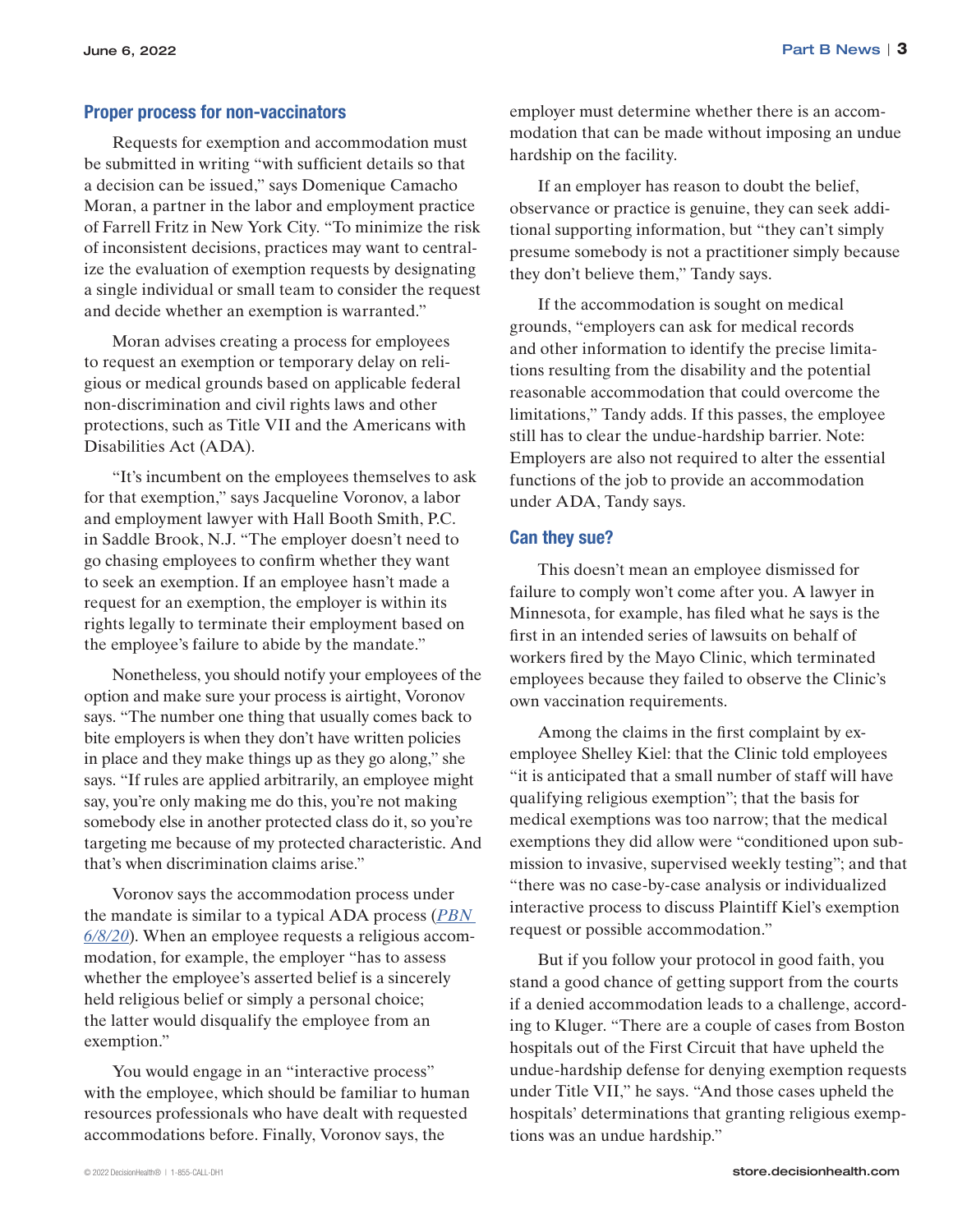"I've been advising clients, and the First Circuit really laid out, that there's a difference between working in health care and working in other places," Kluger says, "and in the former case the public needs to have a sense of confidence that their health care workers are vaccinated — and allowing unvaccinated workers in health care tends to reduce public confidence that the health care system is safe." — *Roy Edroso [\(redroso@decisionhealth.com](mailto:redroso@decisionhealth.com)*)

### RESOURCES

- CMS, "External FAQ: CMS Omnibus COVID-19 Health Care Staff Vaccination Interim Final Rule," updated Jan. 20, 2022: *[www.cms.](http://www.cms.gov/files/document/cms-omnibus-covid-19-health-care-staff-vaccination-requirements-2021.pdf) [gov/files/document/cms-omnibus-covid-19-health-care-staff-vacci](http://www.cms.gov/files/document/cms-omnibus-covid-19-health-care-staff-vaccination-requirements-2021.pdf)[nation-requirements-2021.pdf](http://www.cms.gov/files/document/cms-omnibus-covid-19-health-care-staff-vaccination-requirements-2021.pdf)*
- CMS, "Guidance for the Interim Final Rule -- Medicare and Medicaid Programs; Omnibus COVID-19 Health Care Staff Vaccination," revised April 5, 2022: *[www.cms.gov/medicareprovider-enrollment](http://www.cms.gov/medicareprovider-enrollment-and-certificationsurveycertificationgeninfopolicy-and-memos-states-and/revised-guidance-interim-final-rule-medicare-and-medicaid-programs-omnibus-covid-19-health-care)[and-certificationsurveycertificationgeninfopolicy-and-memos-states](http://www.cms.gov/medicareprovider-enrollment-and-certificationsurveycertificationgeninfopolicy-and-memos-states-and/revised-guidance-interim-final-rule-medicare-and-medicaid-programs-omnibus-covid-19-health-care)[and/revised-guidance-interim-final-rule-medicare-and-medicaid](http://www.cms.gov/medicareprovider-enrollment-and-certificationsurveycertificationgeninfopolicy-and-memos-states-and/revised-guidance-interim-final-rule-medicare-and-medicaid-programs-omnibus-covid-19-health-care)[programs-omnibus-covid-19-health-care](http://www.cms.gov/medicareprovider-enrollment-and-certificationsurveycertificationgeninfopolicy-and-memos-states-and/revised-guidance-interim-final-rule-medicare-and-medicaid-programs-omnibus-covid-19-health-care)*
- CMS, "Guidance for the Interim Final Rule -- Medicare and Medicaid Programs; Omnibus COVID-19 Health Care Staff Vaccination," revised April 5, 2022: *[www.cms.gov/files/document/qso-22-07-all](http://www.cms.gov/files/document/qso-22-07-all-revised.pdf)[revised.pdf](http://www.cms.gov/files/document/qso-22-07-all-revised.pdf)*
- Supreme Court decision, Dr. A, et al., applicants v. Hochul: *[www.](http://www.supremecourt.gov/opinions/21pdf/21a145_gfbi.pdf) [supremecourt.gov/opinions/21pdf/21a145\\_gfbi.pdf](http://www.supremecourt.gov/opinions/21pdf/21a145_gfbi.pdf)*
- "Nursing Facility Staff Vaccinations, Boosters, and Shortages After Vaccination Deadlines Passed," Kaiser Family Foundation, May 16, 2022: *[www.kff.org/medicaid/issue-brief/nursing-facility-staff-vaccina](http://www.kff.org/medicaid/issue-brief/nursing-facility-staff-vaccinations-boosters-and-shortages-after-vaccination-deadlines-passed)[tions-boosters-and-shortages-after-vaccination-deadlines-passed](http://www.kff.org/medicaid/issue-brief/nursing-facility-staff-vaccinations-boosters-and-shortages-after-vaccination-deadlines-passed)*

# *Billing* Critical care compliance: Find solutions to 5 key challenge areas

Medicare's revised rules for critical care services (**99291**-**99292**) created new ways that providers can team up and treat patients. They also spurred new ways to code and bill for the work.

During a May 17 webinar hosted by DecisionHealth, Scott Kraft, CPMA, CPC, a compliance auditing specialist for Knoxville, Tenn.-based DoctorsManagement, gave an auditor's-eye-view of the new rule and detailed important compliance tips, including how to report work by multiple providers and when to unbundle critical care services. (*For an illustrated guide, see image, p. 6*).

### Follow-up care: Now reserved for teams

The new critical care rules apply to physicians in the same specialty and group who combine their time to meet the requirements for initial care code 99291 (Critical care, evaluation and management of the critically ill or critically injured patient; first 30-74 minutes) and 30-minute add-on code 99292. The services "may be [performed] as part of continuous staff coverage or follow-up care to critical care services furnished earlier in the day on the same calendar date," according to CMS 100-04, chap. 12, §30.6.12.4.

When the combined time of two physicians is less than 74 minutes, "the billing entity still has to roll all of that time up into one unit of 99291, which obviously has to be billed under one of these providers," Kraft said during the webinar.

There is no set rule for how practices divide the physicians' time. "It really is about when you roll up what you're billing to Medicare, you have to combine the time of the physicians and bill it using the appropriate units of 99291 and 99292," Kraft said. Medicare will issue one payment, and the practice would need to decide how to pay each physician and how they receive the credit for their work, Kraft explained.

# Split/shared services: Mandatory for teams

The new follow-up care rule applies to work by physician teams. When a physician and a qualified health care professional (QHP) from the same group team up, you must bill their services under the new split/shared rule for critical care services (*[PBN 11/22/21](https://pbn.decisionhealth.com/Articles/List.aspx?newsId=203281)*).

"I recommend to my clients that each provider who participates in a critical care service under the split/ shared model document the amount of time that each provider spent," Kraft said. That allows the coder to look at the note and determine who spent more time on the visit and bill the visit under that provider's name with modifier **FS** (Split [or shared] evaluation and management visit).

*(continued on p. 6)*

# Have a question? Ask *PBN*

Do you have a conundrum, a challenge or a question you can't find a clear-cut answer for? Send your query to the *Part B News* editorial team, and we'll get to work for your. Email *askpbn@decisionhealth.com* with your coding, compliance, billing, legal or other hard-to-crack questions and we'll provide an answer. Plus, your Q&A may appear in the pages of the publication.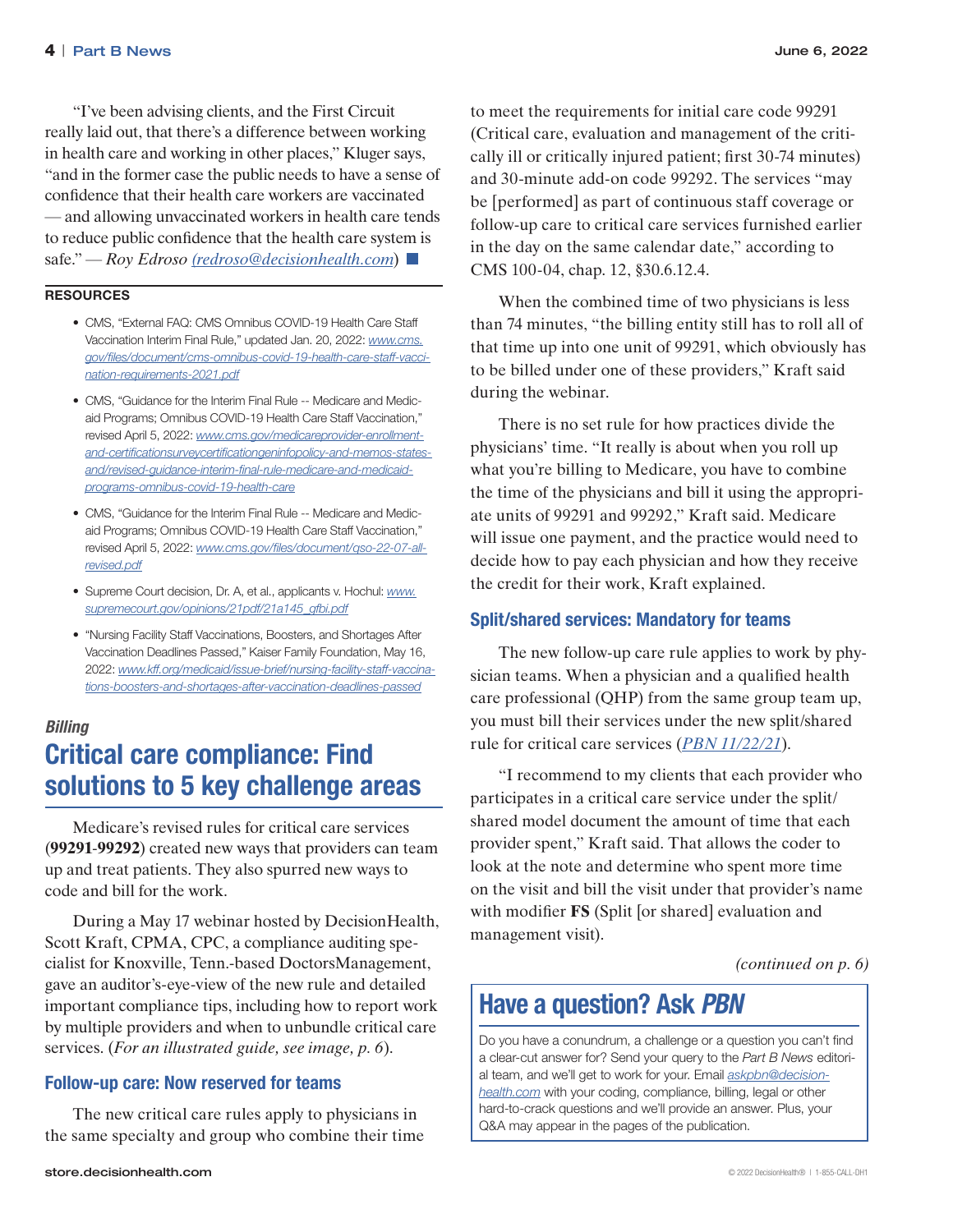# *Benchmark of the week*

# Reporting, revenue for common in-house lab tests dipped in 2020

The fallout from COVID-19 didn't stop at procedures and services. In 2020, practices reported fewer low-complexity, high-volume lab tests, resulting in a loss of more than \$30 million, according to *Part B News* analysis of Medicare Part B claims data for 2019 and 2020.

The reporting slump was seen nearly across the board for CPT pathology/laboratory codes that practices reported with modifier QW (Clinical Laboratory Improvement Amendment [CLIA] waived test) in place of service 11 (Office). That includes nine out of 10 lab services that had the highest utilization in 2019. The decline mirrors the downturn in outpatient E/M visits (99201-99215) during the first year of the COVID-19 pandemic (*[PBN blog 11/23/21,](https://pbn.decisionhealth.com/Blogs/Detail.aspx?id=200980) [PBN 1/24/22](https://pbn.decisionhealth.com/Articles/Detail.aspx?id=534237)*).

The first chart details the utilization figures between 2019 and 2020, highlighting common tests, such as prothrombin time (85610) and A1C (83036), that shed tens of thousands of claims during the two-year period. The second chart, which includes the national fees for 2019 and 2020 respectively, shows that several tests lost millions of dollars in revenue. For instance, comprehensive metabolic panel (80053) lost nearly \$1.5 million in payments year to year. Only the automated complete blood count test (85025) bucked both trends and showed a slight increase. – *Julia Kyles, CPC* (*[jkyles@decisionhealth.com](mailto:jkyles@decisionhealth.com)*)



# Utilization for in-office lab tests reported with modifier QW, 2019-2020

# Payments for in-office lab tests reported with modifier QW, 2019-2020



*Source:* Part B News *analysis of 2019-2020 Medicare claims data*

### **RESOURCES**

- CPT Errata & Technical Corrections: *[www.ama-assn.org/system/files/cpt-corrections-errata-2022.pdf](http://www.ama-assn.org/system/files/cpt-corrections-errata-2022.pdf)*
- CPT Assistant, July 2021
- CPT Assistant, Feb. 2022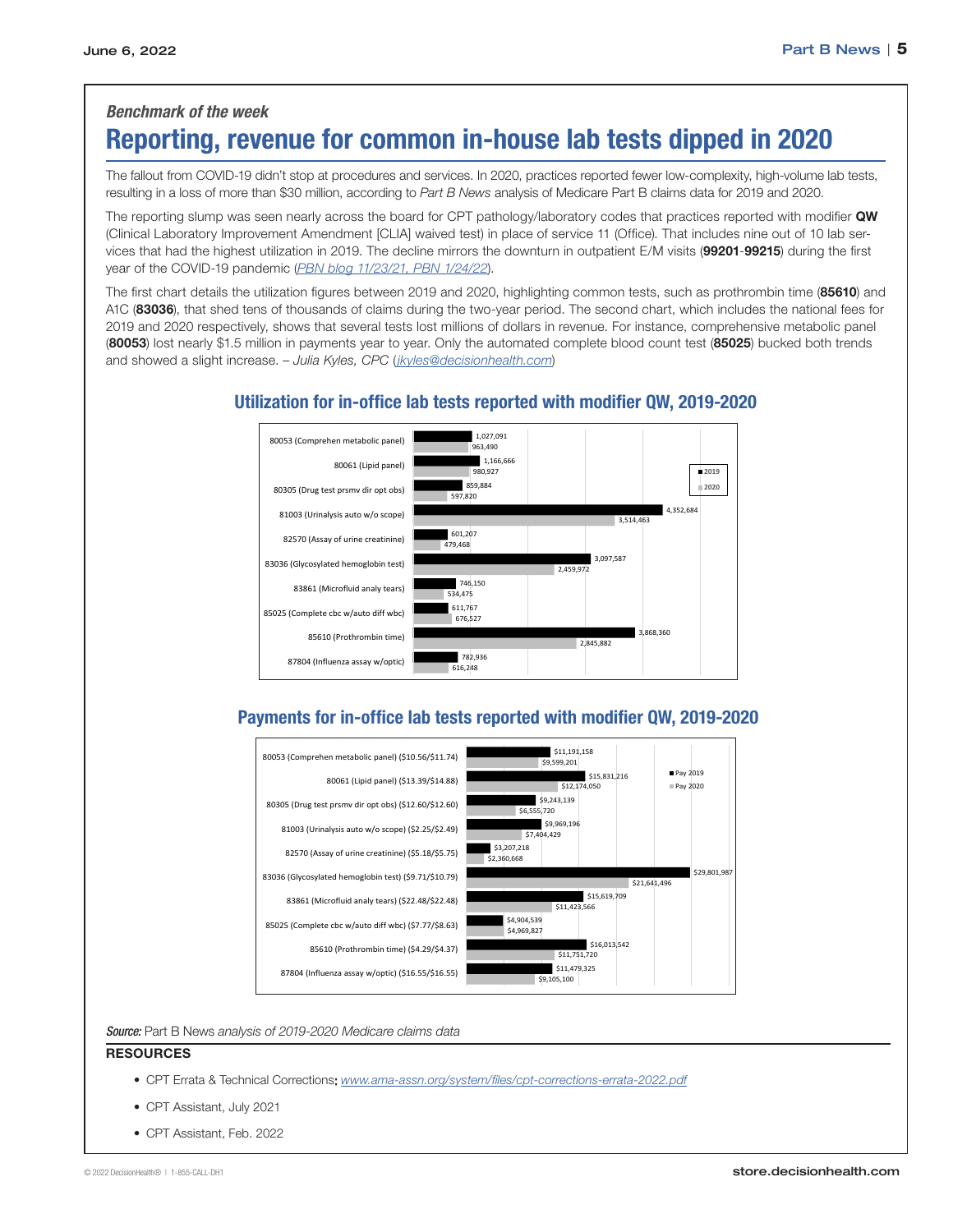### *(continued from p. 4)*

# Concurrent care: For multispecialty teams

Concurrent care occurs when providers in different specialties perform medically necessary critical care services for the same patient on the same day. For example, if a cardiologist and a neurologist both render critical care, "the expectation from the documentation would be that each of them is providing medically necessary critical care services based on their specific area of expertise [and] based on conditions that are present with the patient," Kraft explained.

The specialists can be from the same group or different group, but each specialist's work must meet all the requirements for a critical care service, and they can't count time for work that duplicates one another's.

# Same-day E/M services: Critical care must follow

Medicare retained the policy that allowed one or more practitioners to report a critical care service after another E/M service on the same day, so long as the E/M service took place before the patient needed critical care. When a patient receives a critical care service in the morning, "I can't come back at 5 o'clock and say, 'It's great the patient has stabilized, let's add a [subsequent hospital care visit] onto this'," Kraft cautioned.

Practitioners should clearly note that critical care service was necessary because the patient's condition deteriorated. Your practice should not rely on time stamps or the electronic medical record to establish the timing of the services, Kraft said. A time stamp or chart entry "can be a metric of when the documentation was completed, versus when the patient was actually seen."

The revised policy clearly instructs practices to append modifier **25** (Significant, separately identifiable E/M service) to the critical care claim.

# Global period: Providers must define their work

Medicare also carried over its policy for reporting critical care services during the pre-, intra- and postoperative period of a global procedure. In addition to streamlining its policy, the new rule introduced modifier **FT**, which you will add to Medicare claims for unrelated critical care services during the global period. Private payers may have different requirements for the use of modifier FT (*[PBN 1/31/22](https://pbn.decisionhealth.com/Articles/Detail.aspx?id=534258)*). Whether the provider is the hospitalist, the intensivist or the surgeon, the documentation for the critical care services must show that it is unrelated to the procedure, Kraft said. But based on his experience, the lines can be blurry.

"Hospitalists and intensivists cannot bill for services that would ordinarily be part of a global period from a work perspective and expect to be paid for them because they're the intensivist and not the surgeon," Kraft said. They will need to demonstrate that the critical care services were not related to the surgery, surgical recovery or complications of the surgery.

If you code for surgeons, be on the lookout for muddled charts. For example, you may find that a surgeon reports 35 minutes of critical care services but documents normal global period work and critical care services during the same encounter. A coder could not assume that the surgeon spent at least 30 minutes of her time on unrelated critical care services, Kraft said. — *Julia Kyles, CPC* (*[jkyles@decisionhealth.com](mailto:jkyles@decisionhealth.com)*)

#### **RESOURCE**

• CMS 100-04, chap. 12, §30.6.12: *[www.cms.gov/Regulations](http://www.cms.gov/Regulations-and-Guidance/Guidance/Manuals/Downloads/clm104c12.pdf)[and-Guidance/Guidance/Manuals/Downloads/clm104c12.pdf](http://www.cms.gov/Regulations-and-Guidance/Guidance/Manuals/Downloads/clm104c12.pdf)*



**Critical care teams & unbundled services**

**Concurrent care: Multispecialty team. Each specialist bills for their critical care services. CMS 100-04, chap. 12, §30.6.12.3**

**Follow-up care: Multiple physicians same specialty/group. Add the physicians' critical care service time, submit one claim. CMS 100-04, chap. 12, §30.6.12.4**

**Split (or shared) visit: Physician & QHP same group. Bill under the provider who performed more than 50% of the critical care time. CMS 100-04, chap. 12, §30.6.12.5**





**Critical care service after another E/M visit. The non-critical care visit must be provided to a patient who does not need and has not received a critical care services that day. CMS 100-04, chap. 12, §30.6.12.6**

**Critical care during the global period. Report critical care services that not related to the procedure. .CMS 100-04, chap. 12, §30.6.12.7**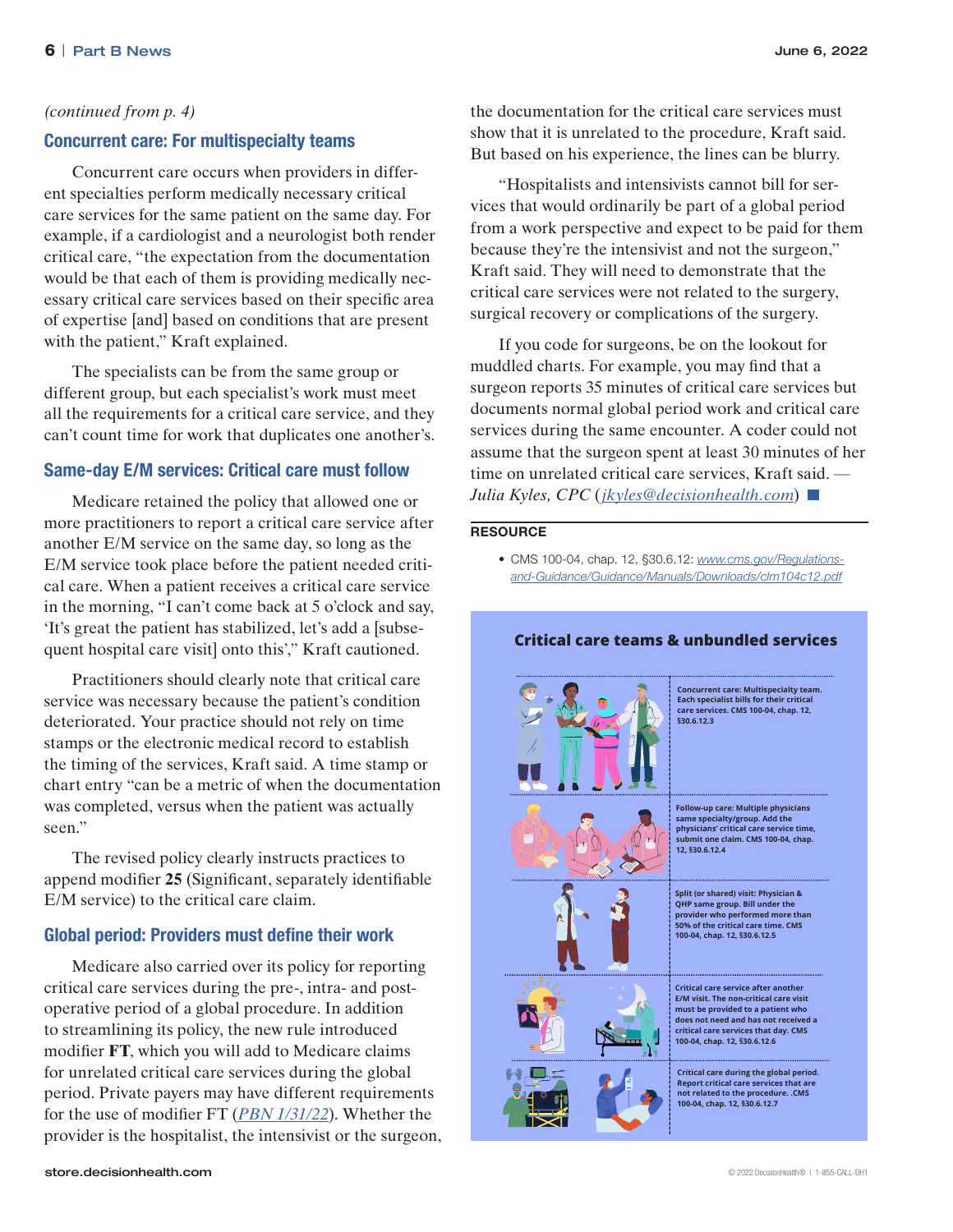June 6, 2022 Part B News | 7

*Editor's note*: *The on-demand version of Critical Care 2022: Make Sure Your Medicare Claims Meet the New Coding and Billing Rules is available. The recording has been approved for 1 AAPC CEU and 1 BMSC CEU. Learn more: [https://codingbooks.com/](https://codingbooks.com/ympda051722) [ympda051722](https://codingbooks.com/ympda051722).*

### *Ask Part B News*

# Admit service dogs within reason, but 'emotional support' doesn't fly

*Question: I have read the* Part B News *story about service animals in the practice ([PBN 4/9/18](https://pbn.decisionhealth.com/Articles/Detail.aspx?id=527128)). Since that story was published, I have seen a lot of coverage of "emotional support" animals and wonder if shared public spaces like the doctor's office are required to accommodate them as well.*

**Answer:** Emotional support animals have had some legal rights extended to them and their owners by federal regulation in recent years. In 2020, the U.S. Department of Housing and Urban Development (HUD) issued guidance clarifying that "persons with disabilities may request a reasonable accommodation for service animals and other types of assistance animals, including support animals, under the FHA [Fair Housing Act of 1968]." HUD's definition of support animals includes those that provide "therapeutic emotional support for individuals with disabilities."

Also, the U.S. Department of Transportation (DOT) interprets the 1986 Air Carrier Access Act (ACAA) as allowing, but not mandating the acceptance of, emotional support animals on trains and airlines.

But note: Both HUD and DOT make distinctions between animals that address a "disability" and those that do not. So, too, does the U.S. Department of Justice's (DOJ) Civil Rights Division, which implements Title III of the Americans with Disabilities Act (ADA), addressing nondiscrimination on the basis of disability by public accommodations and in commercial facilities. While disabled people have an ADA right of access for "service animals" and people with a psychiatric disability have the same right as regards "psychiatric service animals," those who are not disabled don't have the same rights for emotional support animals.

The DOJ site [ADA.gov](http://ADA.gov) clarifies in a FAQ: "Emotional support, therapy, comfort or companion animals" are not service animals because "they have

hand, is "trained to sense that an anxiety attack is about to happen and take a specific action to help avoid the attack or lessen its impact." The DOJ notes that some state laws may mandate

acceptance of non-service support animals. But according to the University of Michigan's Animal Law Center, most state laws on public accommodations for animals are clear that the animal must address a disability. In fact, there are state laws, such as California's AB-468, that require sellers and trainers of emotional support dogs to state in writing to clients that "the dog does not have the special training required to qualify as a guide, signal or service dog" and "is not entitled to the rights and privileges accorded by law to a guide, signal or service dog."

not been trained to perform a specific job or task" for disabled people. A psychiatric service dog, on the other

It's still true that, in most cases, you can't require proof that the patient's animal isn't a service animal. You can ask about the owner's disability and the animal's relationship to it, but if they claim a disability and you decide to call them on it, you may get yourself in trouble if you guess wrong.

"I think of it a little like a soup kitchen or public food pantry," says Matt C. Pinsker of the Pinsker Law Firm in Glen Allen, Va. "These places don't check each person's personal finances prior to allowing them access to the food. It is an understanding on the honor system that these are for the needy, and not for persons just trying to save money."

Bear in mind that you are not required to let a patient's animal menace or cause harm to other patients, no matter what the animal's official designation is. — *Roy Edroso* (*[redroso@decisionhealth.com](mailto:redroso@decisionhealth.com)*)

### **RESOURCES**

- U.S. Department of Housing and Urban Development, " Subject: Assessing a Person's Request to Have an Animal as a Reasonable Accommodation Under the Fair Housing Act," Jan. 28, 2020: *[www.hud.gov/sites/dfiles/PA/documents/HUDAsstAni](http://www.hud.gov/sites/dfiles/PA/documents/HUDAsstAnimalNC1-28-2020.pdf)[malNC1-28-2020.pdf](http://www.hud.gov/sites/dfiles/PA/documents/HUDAsstAnimalNC1-28-2020.pdf)*
- U.S. Department of Transportation, "Service Animals (Including Emotional Support Animals)" *[www.transportation.gov/individuals/](http://www.transportation.gov/individuals/aviation-consumer-protection/service-animals-including-emotional-support-animals) [aviation-consumer-protection/service-animals-including-emotional](http://www.transportation.gov/individuals/aviation-consumer-protection/service-animals-including-emotional-support-animals)[support-animals](http://www.transportation.gov/individuals/aviation-consumer-protection/service-animals-including-emotional-support-animals)*
- DOJ Civil Rights Division, "Frequently Asked Questions about Service Animals and the ADA," July 2015: *[www.ada.gov/regs2010/](http://www.ada.gov/regs2010/service_animal_qa.html) [service\\_animal\\_qa.html](http://www.ada.gov/regs2010/service_animal_qa.html)*